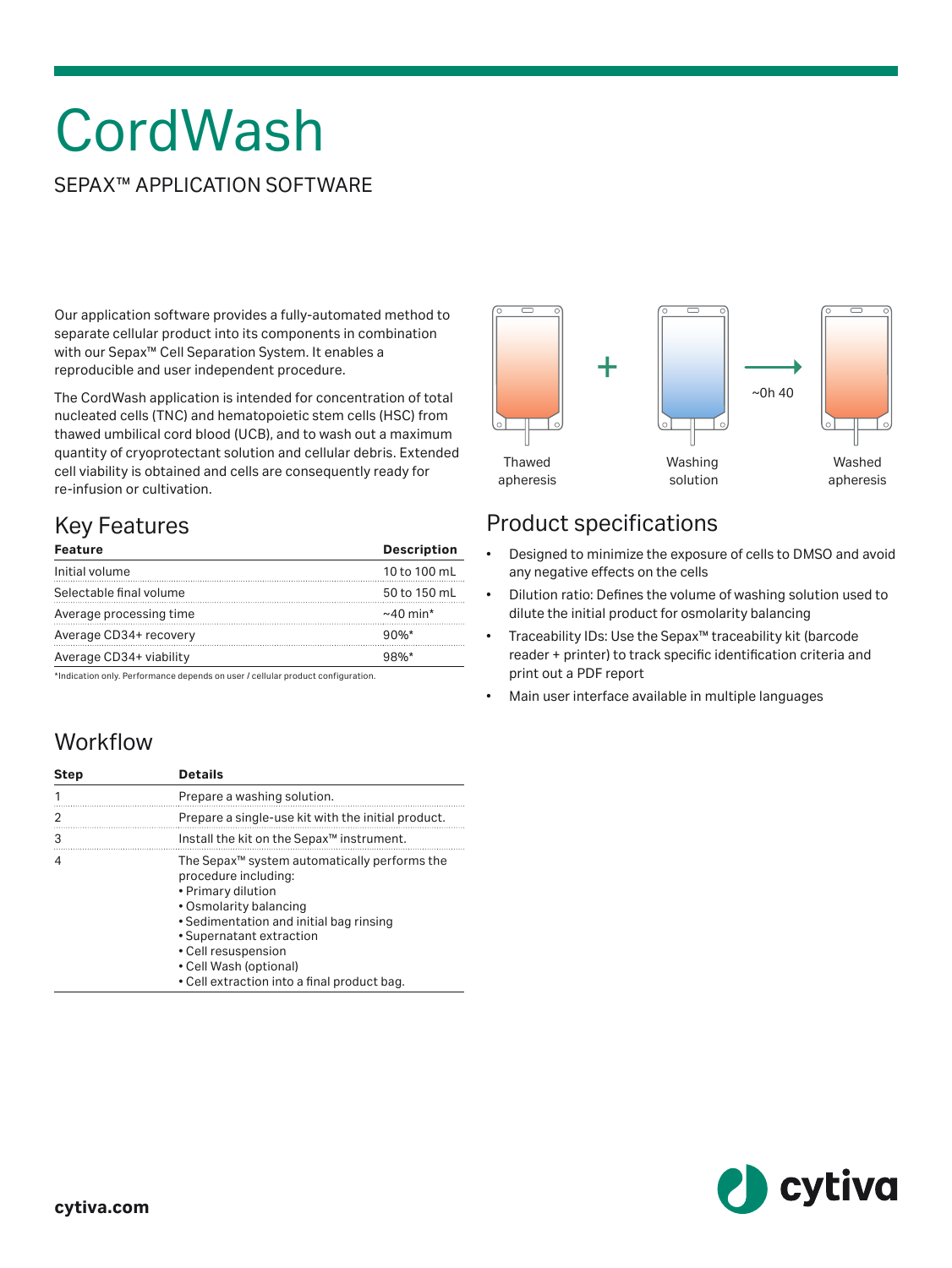# Ordering Information

| <b>Products</b>                                                  | <b>Product code</b> |
|------------------------------------------------------------------|---------------------|
| CordWash Sepax <sup>™</sup> 2 protocol software                  | 14304               |
| Packaging: One box containing a USB stick with the installer.    |                     |
| <b>Related products</b>                                          | <b>Product code</b> |
| Sepax <sup>™</sup> 2 S-100                                       | 14000               |
| Sepax <sup>™</sup> 2 RM                                          | 14100               |
| CS-600.1 Sepax <sup>™</sup> cell separation kit - Box of 6 Units | 10006               |

Not all products are available in all countries. Please contact your sales representative about the product availability in your region.

## Manufacturer information

Biosafe S.A., Route du Petit-Eysins 1, 1262 Eysins, Switzerland

Contact us at:

[www.cytivalifesciences.com/en/us/support/contact-us](https://www.cytivalifesciences.com/en/us/support/contact-us)

#### **[cytiva.com](http://cytiva.com)**

Cytiva and the Drop logo are trademarks of Global Life Sciences IP Holdco LLC or an affiliate. Sepax is a trademark of Global Life Sciences Solutions USA LLC or an affiliate doing business as Cytiva.

© 2021 Cytiva

All goods and services are sold subject to the terms and conditions of sale of the supplying company operating within the Cytiva business. A copy of those terms and conditions is available on request. Contact your local Cytiva representative for the most current information.

For local office contact information, visit [cytiva.com/contact](http://cytiva.com/contact)

CY21161-08Sep21-DF

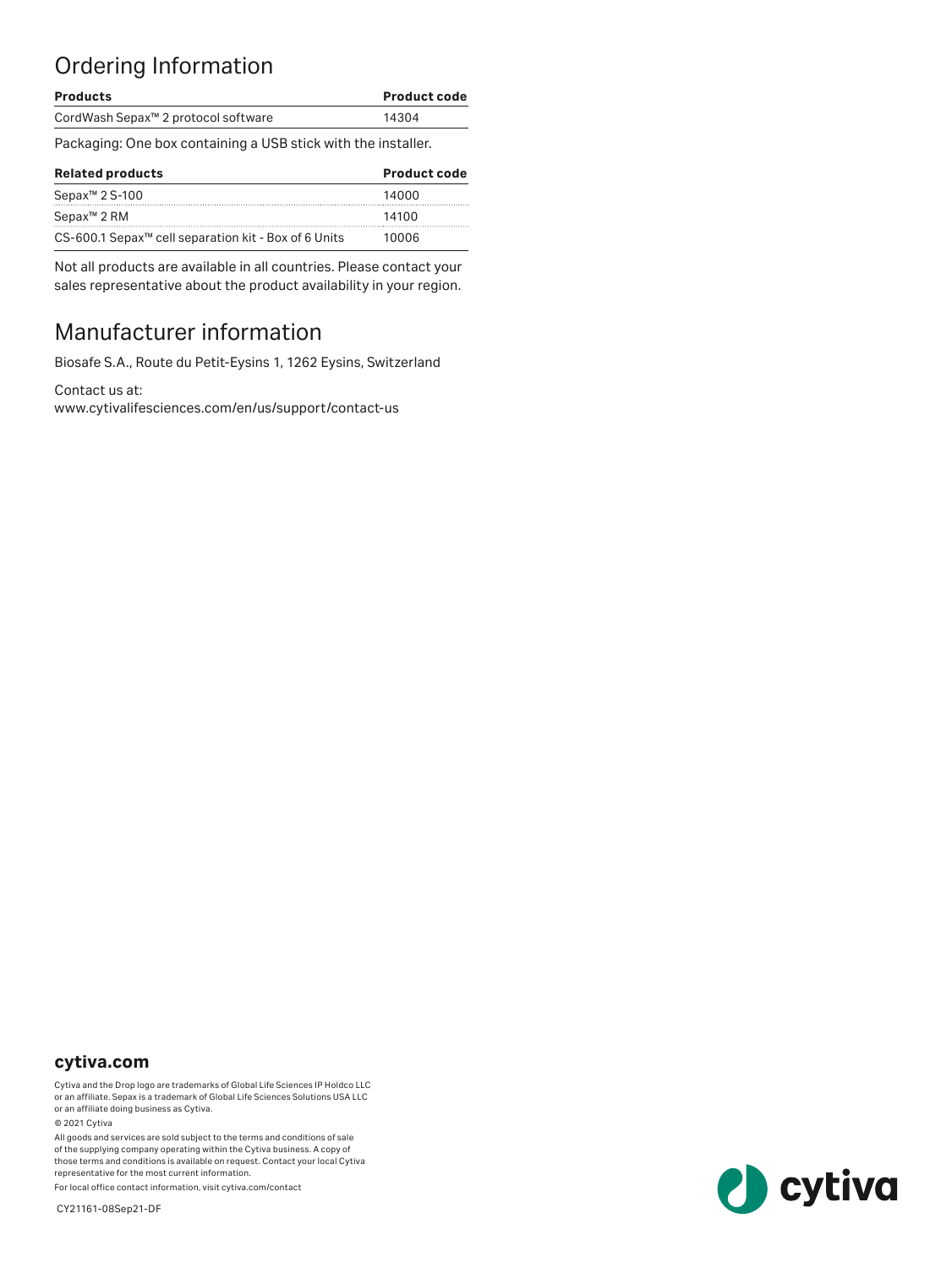# SmartWash

### SEPAX™ APPLICATION SOFTWARE

Our application software provides a fully-automated method to separate cellular product into its components in combination with our Sepax™ Cell Separation System. It enables a reproducible and user independent procedure.

The SmartWash application is intended for concentration of total nucleated cells (TNC) and hematopoietic stem cells (HSC) from thawed apheresis, and to wash out a maximum quantity of cryoprotectant solution and cellular debris. Extended cell viability is obtained and cells are consequently ready for re-infusion or cultivation.

## Key Features

| <b>Description</b> |
|--------------------|
| 50 to 880 mL       |
| 50 to 200 mL       |
| $\sim$ 40 min*     |
| $94%$ *            |
| $98\%$             |
|                    |

\*Indication only. Performance depends on user/cellular product configuration.

### **Workflow**

| <b>Step</b> | <b>Details</b>                                                                                                                                                                                                                                                                                          |
|-------------|---------------------------------------------------------------------------------------------------------------------------------------------------------------------------------------------------------------------------------------------------------------------------------------------------------|
|             | Prepare a washing solution.                                                                                                                                                                                                                                                                             |
| 2           | Prepare a single-use kit with the initial product.                                                                                                                                                                                                                                                      |
| 3           | Install the kit on the Sepax <sup>™</sup> instrument.                                                                                                                                                                                                                                                   |
| 4           | The Sepax <sup>™</sup> system automatically performs the<br>procedure including:<br>• Primary dilution<br>• Osmolarity balancing<br>• Sedimentation and initial bag rinsing<br>• Supernatant extraction<br>• Cell Wash (optional)<br>• Cell resuspension<br>• Cell extraction into a final product bag. |
| 5           | Wash up to three more bags from the same<br>donor.                                                                                                                                                                                                                                                      |



### Product specifications

- Designed to minimize the exposure of cells to DMSO and avoid any negative effects on the cells
- Dilution ratio: Defines the volume of washing solution used to dilute the initial product for osmolarity balancing
- Traceability IDs: Use the Sepax™ traceability kit (barcode reader + printer) to track specific identification criteria and print out a PDF report
- Main user interface available in multiple languages